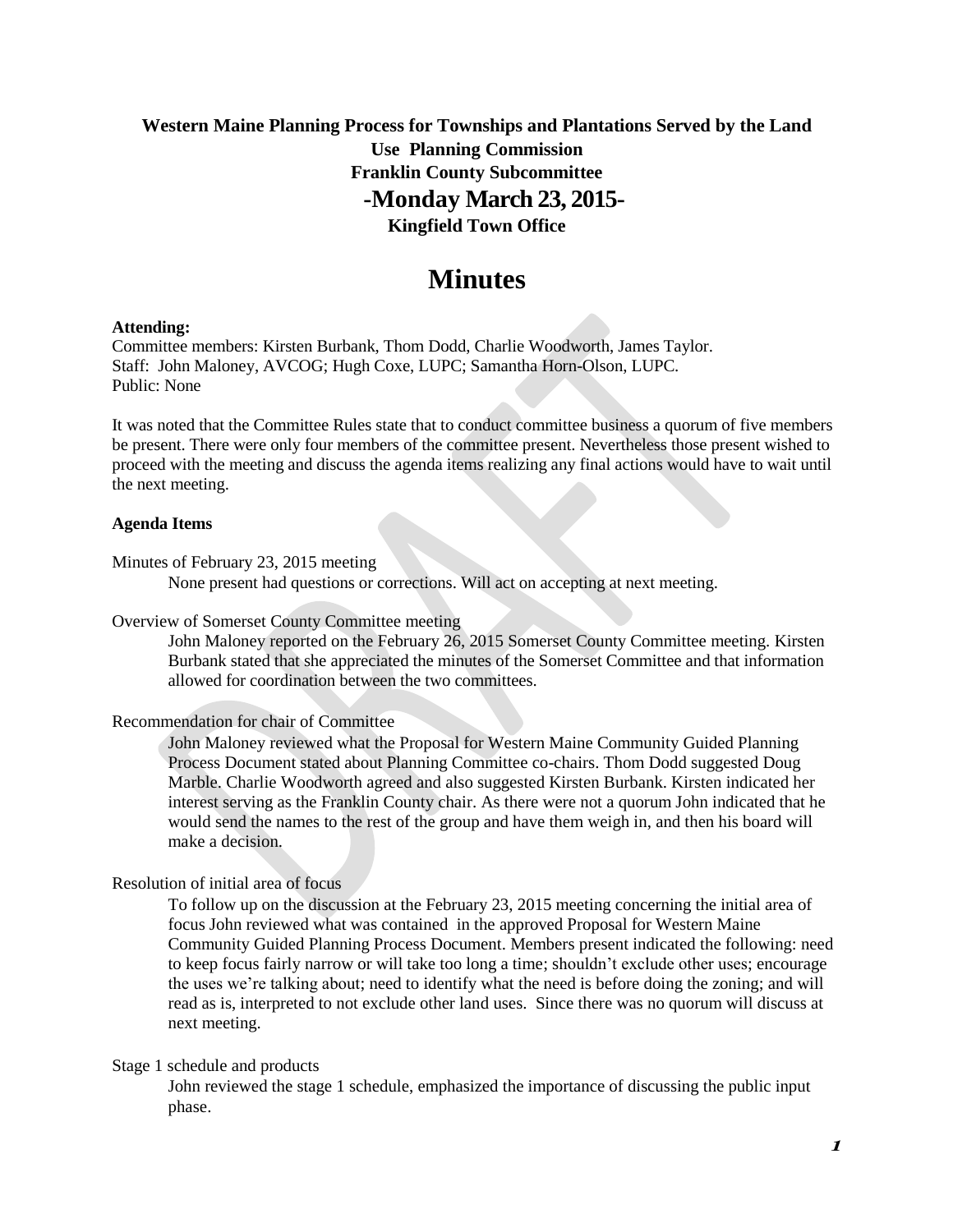John also reviewed the goals as laid out in the attachment and said these are his ideas, and a starting point for them to work with. An example of information to work with is the map for emergency services planning that Doug Marble sent along from the High Peaks Alliance . No additions or modifications were suggested. The list of products was reviewed. Jim commented that the first 2 items on this list are key to the effort. Kirsten suggested that's a whole work session. We'll start that in this meeting. Jim suggested that a straw proposal with a small group can be an efficient way to work.

Initial area of focus issues/problems/needs and information needs

John indicated that these agenda items are an opportunity for the committee to identify issues, and needs based upon everyone's individual knowledge and experience. The following were identified and discussed to varying degrees.

Kirsten –  $\frac{1}{2}$  mile from her home (Salem Twp) She's very visual aesthetic. Illegal junkyard on routes between hub communities. Has grown over time. Bad impression for visitors. Would like to see something that rewards when property is visually positive. Not attractive – branding issue.

Similar issue came up in Greenville – everyone needs to be on same page about aesthetics.

Gravel pit is another example.

What's the effect on tourism? What are the expectations of visitors?

What are the impacts of dispersed, very visible trailers.

Enforcement, how do you enforce that? Who enforces.

This is essentially about conflict of uses. Gravel pits are a necessary part of timber harvesting. But how do they all fit together? Are the expectations of regulation users changing? Are there ways to buffer the issues?

Can provide info about examples of standards for buffering and nuisance uses.

Kirsten – another example, cutting of trees and how it impacts neighbors.

Charlie – Recreational uses – way to streamline communications between LUPC, BPL, IFW? (other agencies)

Permitting efficiency and ease

Allow parties to come to a common agreement so everyone feels heard.

At what point in the process is this most valuable to have? There may be benefit to have that early on. This could be a recommended  $1<sup>st</sup>$  step scoping meeting. This may relate to predictability, including zoning.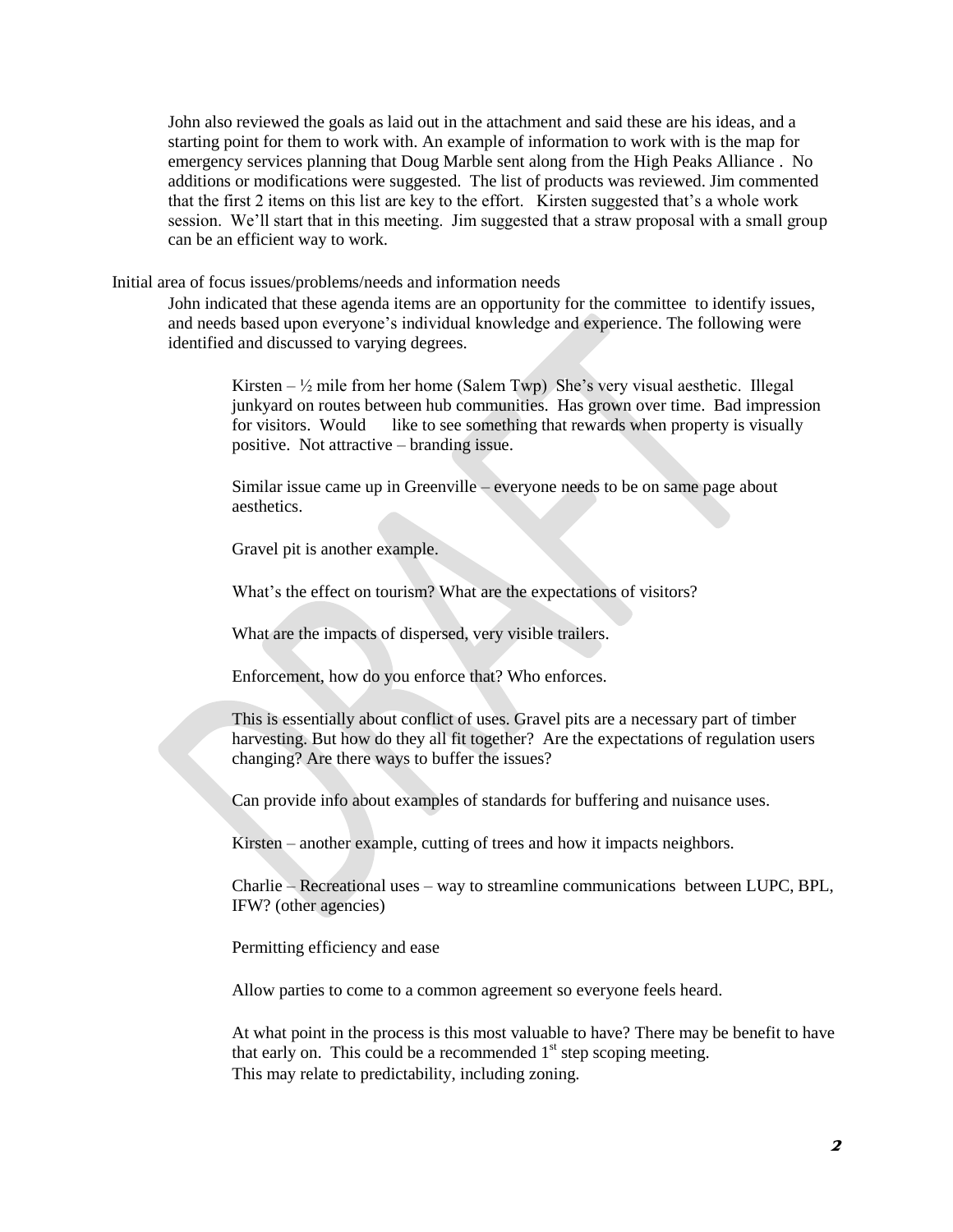Coordination of standards – Forestry – statewide standards would be helpful because of the multiple standards.

Recreation proposal – yurts, trail weren't enough people to support it with hiking/biking need to be able to drive to a facility. Overnight visitors who can afford to stay don't usually want to hike/bike in.

Everyone is "softer" than they were. Sensitive to price, but have to make the capital investment.

What does that mean about land use? Dispersed recreation has its limits. Rafting and snowmobiles are driving other revenues. Beer sales , eats are really important.

Could think about support services availability as an issue.

Kirsten gets a lot of questions about nearest gas station they can snowmobile to.

Coburn Gore has a gas station- where are the services now?

Do the users perceive a gap? Does that limit outdoor recreation?

Are roads a limiting factor? Are there specific standards? Most of the time it will be existing logging roads. Do landowners balk at this? No, they really don't. ATVs would be a conflict on logging roads

Example Pittston Farm – increased use. Is this type of increase a concern?

Rec lodging was driven by the demand for more amenities. The demand is changing. 'Softer" Are there other services beyond fuel and food that are in more demand possibly in more remote locations?

Growing demand for an "unplugged vacation". Lack of reception /wifi may be a plus in some cases.

But, on the other hand connectivity is an issue.

Think about protecting deer yards and water fowl areas in doing the zoning.

This gets addressed through the Y-FW zone, and also through the permit process – no undue adverse impacts. This is a medium to tight scale of addressing habitat concerns. Doesn't get at the multi-township perspective. Need to not impact remaining resources.

May 7<sup>th</sup> – Maine Woods Consortium

Recreational interests- what are they? Is it snowmobiling? Bird watching? Etc. are there examples we can use – other places that can save as models? Info needed A lot of places that are examples are out west on public lands - Other examples are Adirondack Park and NJ Pine Barrens